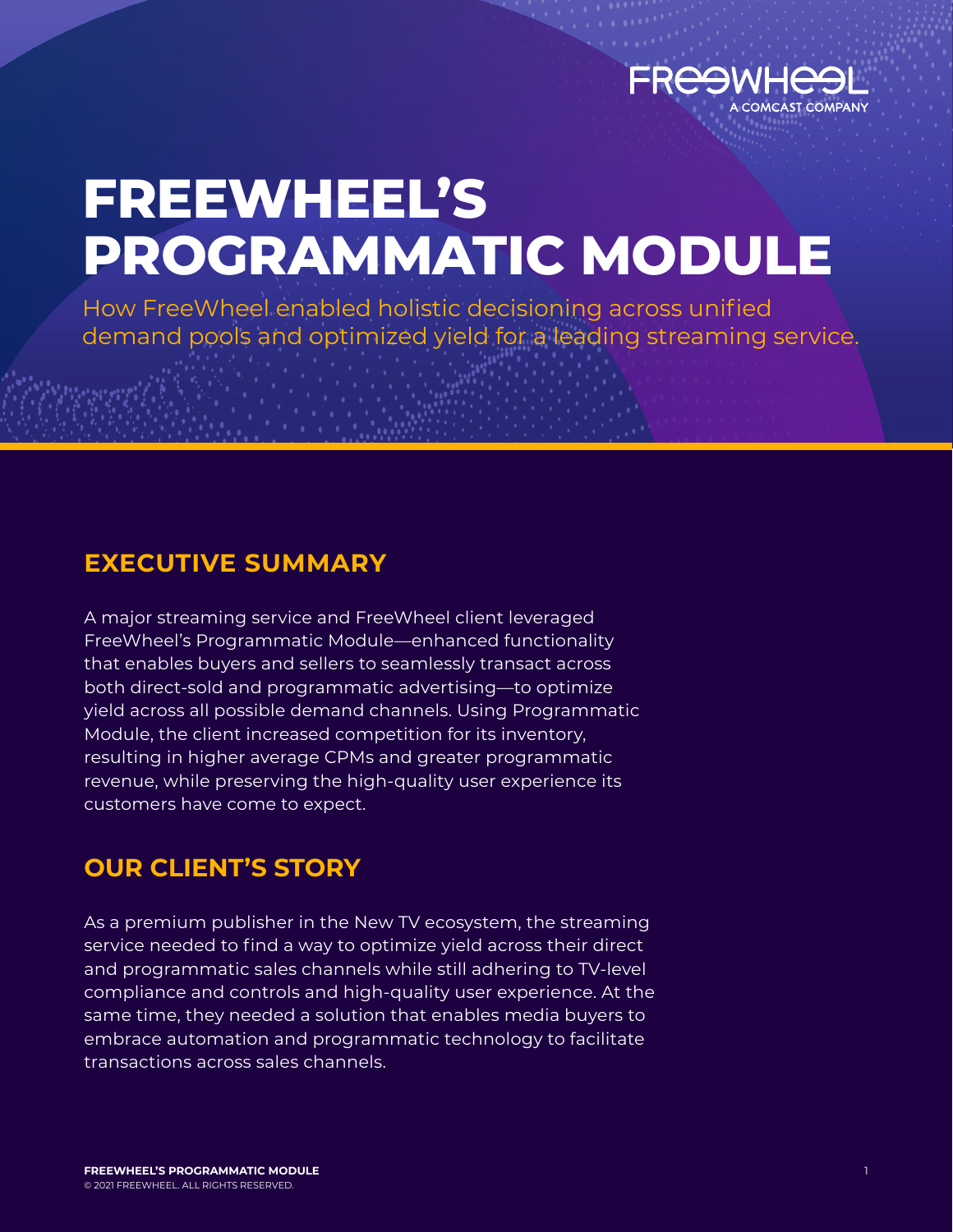The streaming service turned to FreeWheel's Programmatic Module solution; purpose-built to connect publishers to programmatic buyers, optimally pair supply to demand, and address publishers' unique challenges and needs within one unified advertising management system. In March 2020, the client migrated its programmatic ad sales business to FreeWheel's Programmatic Module with three goals in mind: streamline operations, leverage additional demand sources, and enable a unified auction across disparate sales channels. By implementing Programmatic Module, our client increased inventory competition, win rate, and average CPM, and drove explosive revenue growth.

## **PROGRAMMATIC MODULE: VALUE IN ACTION**

*The below shows the YOY increases for Q2 & Q3 for the major streaming service. They went live on Programmatic Module in March 2020 (end of Q1).*

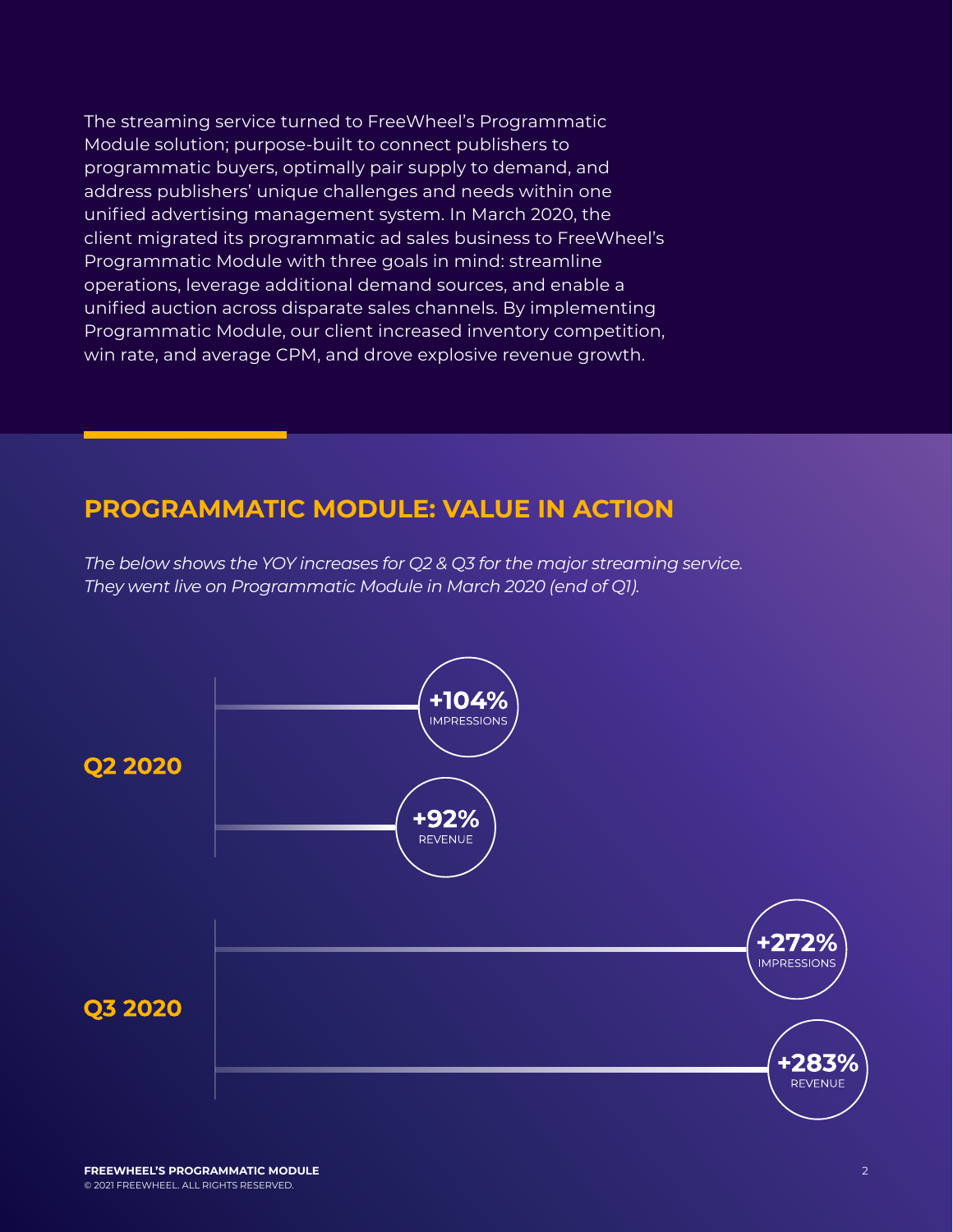## **ABOUT PROGRAMMATIC MODULE: CONNECTING PUBLISHERS TO TOP-TIER DEMAND**

To keep up with advertising industry shifts and publishers' evolving needs, FreeWheel reconfigured its end-to-end advertising management software platform by building SSP functionality directly into its unified ad server. As a result, FreeWheel's Programmatic Module facilitates unified competition across direct and programmatic demand channels, while maximizing yield and maintaining seller control.

### Benefits of Programmatic Module:



**UNIFIED**

Unify demand across all possible sales channels by bringing all demand sources to one table



## **INTEGRATED**

Introduce programmatic demand holistically into your demand portfolio, including enabling programmatic guaranteed

## **REDUCED WASTE**

Leverage additional demand sources when other demand sources fall short, including 45+ leading DSPs and SSPs



## **PREMIUM USER EXPERIENCE PRESERVATION**

Preserve a premium user experience with granular control over inventory assets



Combine direct and programmatic data into a single reporting suite to drive better business decisions



## **ACTIONABLE FOR THE COMPETITION ENABLEMENT**

Enable competition across direct and programmatic without sacrificing guaranteed deals